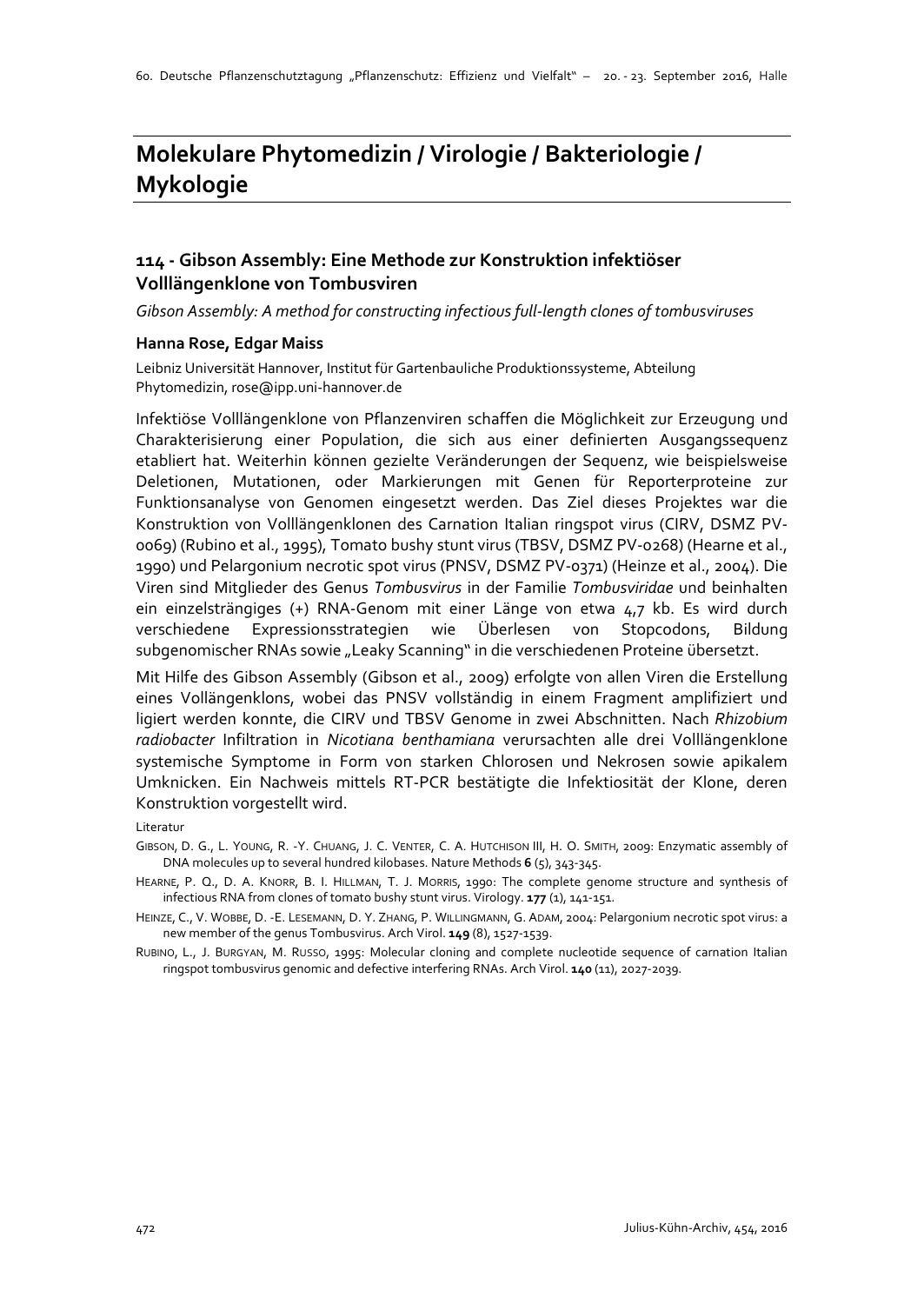## **116 - Entwicklung von virus-induziertem Gene-Silencing (VIGS) auf Basis des**  *Beet necrotic yellow vein virus* **und des** *Beet soil-borne mosaic virus*

*Development of virus-induced gene silencing (VIGS) based on the Beet necrotic yellow vein virus and Beet soil-borne mosaic virus*

#### **Hamza Mohammad<sup>1</sup> , Marlene Laufer2 , Edgar Maiss1 , Mark Varrelmann<sup>2</sup>**

<sup>1</sup>Institute of Horticultural Production Systems Dept. Phytomedicine, Plant Virology, Leibniz University, 30419 Hannover, Germany; <sup>2</sup>Institute of Sugar Beet Research, Dept. of Phytopathology, 37079 Göttingen, Germany

*Beet necrotic yellow vein virus* (BNYVV) and *Beet soil-borne mosaic virus* (BSBMV) are members of the genus *Benyvirus*. They are transmitted by the soil-borne fungus *Polymyxa betae* and possess a similar genome organisation, host range and morphology. BNYVV is the causal agent for rhizomania disease in sugar beet (*Beta vulgaris*) (Koenig and Lesemann, 2005). BNYVV has been first reported in Italy and up to date in most regions of the world, while BSBMV distribution is limited to the USA. BNYVV has a multipartite RNA genome, which contains four or five plus-sense single stranded RNAs (Tamada, 1999). RNA1 and RNA2 encode housekeeping genes involved in viral RNA replication, assembly and cell-tocell movement. Proteins from RNA3 are involved in formation of local lesions and in symptom development.

Gibson Assembly was used as one step cloning method to construct cDNA full-length clones of BNYVV under control of the 35S promoter of *Cauliflower mosaic virus* (Maiss et al., unpublished) and of BSBMV (Laufer et al., unpublished) for Agrobacterium-mediated infection (Gibson et al., 2009). Labelling of the RNA2 cDNA full-length clone was achieved by replacement of the read through open reading frame (ORF) by a fluorescent marker gene (mRFP, GFP), which led to systemic infection of the plants and strong fluorescence. This insertion point was assayed for its suitability to use both full-length clones as virus induced gene silencing (VIGS) vectors. For this purpose, fragments (549 bp) of the magnesium chelatase H Subunit (ChIH) gene derived from *Nicotiana benthamiana* were cloned as sense or antisense constructs into RNA2 of BNYVV as well as into RNA2 of BSBMV. Agroinfection of *N. benthamiana* resulted in systemic infection and development of a photobleaching phenotype, indicative for ChIH-VIGS. The results show that the BNYVV or BSBMV based VIGS systems offer the capability to silence genes of interest in *N. benthamiana* within 21 days.

#### References

Gibson, D. G., L. Young, et al. (2009). "Enzymatic assembly of DNA molecules up to several hundred kilobases." Nature methods 6(5): 343-345.

Koenig, R., Lesemann, D.E., 2005. Genus Benyvirus. In: Fauquet, C.M., Mayo, M.A., Maniloff, J., Desselberger, U., Ball, L.A. (Eds.), Virus Taxonomy, Eighth Report of the International Committee on Taxonomy of Viruses. Elsevier Academic Press, London.

Tamada, T., Uchino, H., Kusume, T. & Saito, M. (1999). RNA 3 deletion mutants of beet necrotic yellow vein virus do not cause rhizomania disease in sugar beets. Phytopathology 89, 1000–1006.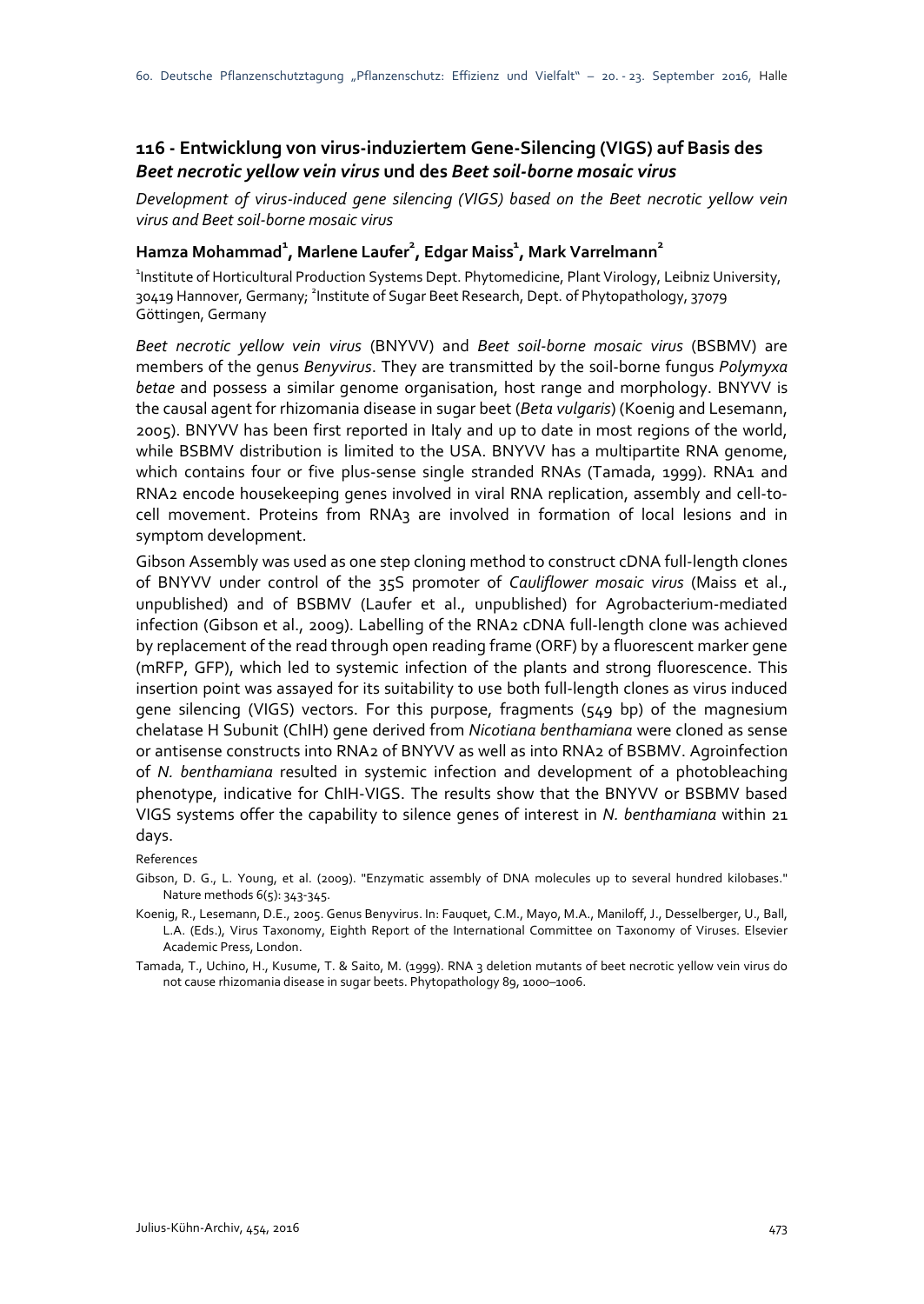## **117 - Molekulare Charakterisierung eines neuartigen Mycovirus der Ordnung**  *Tymovirales***, isoliert aus** *Rhizoctonia solani* **(AG 2-2 IV)**

*Molecular characterisation of a novel mycovirus belonging to the order Tymovirales isolated from Rhizoctonia solani (AG-2-2 IV)*

#### **Anika Bartholomäus, Mark Varrelmann**

Institute of Sugar Beet Research Dept. of Phytopathology, 37079 Göttingen, Germany, bartholomaeus@ifz-goettingen.de

*Rhizoctonia solani* is an important plant pathogen and the host of many different mycovirus species, as indicated by the frequent detection of dsRNA elements in natural populations of *Rhizoctonia* (Zanzinger *et al*. 1984). To date, eight different mycoviruses have been characterized in Rhizoctonia and some of them are reported to modulate its virulence. Here, we report the complete nucleotide sequence of a novel mycovirus, derived from a deep sequencing analysis of the dsRNA extract of a hypovirulent isolate of *Rhizoctonia solani* (AG 2-2 IV). The mycovirus has a single-stranded RNA genome of 10 620 nucleotides and is polyadenylated. It carries a single open reading frame, which encodes a putative protein of 3477 amino acids. The protein contains conserved domains of a viral methyltransferase, a helicase and a RNA-depending RNA polymerase (RDRP), which showed similarities to different viruses of the *Tymovirales*. The genome organization resembles that of *Sclerotinia sclerotiorum debilitation-associated RNA virus* and the helicase domain shows similarities to *Botrytis virus X*, both belonging to the *Alphaflexiviridae,* but representing different genera. In contrast, the methyltransferase and the RDRP domain show similarities to *Botrytis virus F*, which is a member of the *Gammaflexiviridae*. It was possible to identify eight conserved motifs of the RDRP and a phylogenetic analysis of this area placed the virus in a separate clade, indicating that it might be a novel member of a so far uncharacterized family within the order *Tymovirales*.

Literatur

ZANZINGER, D. H., B. P.BANDY, S. M. TAVANTZIS 1984: High frequency of finding double-stranded RNA in naturally occurring isolates *of Rhizoctonia solani*. J. Gen. Virol 65(9), 1601-1605.

### **119 - Symptome von** *Cucumber mosaic virus* **Pseudorekombinanten auf**  *Nicotiana benthamiana*

*Symptoms of Cucumber mosaic virus pseudorecombinants on Nicotiana benthamiana*

#### **Niklas Bald-Blume, Sarah Trebing, Edgar Maiss**

Leibniz Universität Hannover, Institut für Gartenbauliche Produktionssysteme, Abteilung Phytomedizin, Herrenhäuser Straße 2, 30419 Hannover, bald@ipp.uni-hannover.de

Die Symptomatologie von *Cucumber mosaic virus* (CMV) ist abhängig von der Wirtspflanzenart und -sorte und vom Virusstamm bzw. -isolat. Bei einer Infektion können keine sichtbaren Symptome vorliegen oder es können Mosaikmusterung, Chlorosen, Nekrosen, Deformationen der Blätter und Stauchungen der gesamten Pflanze in unterschiedlicher Ausprägung auftreten (Palukaitis et al., 1992). Bei verschiedenen vom Leibniz-Institut DSMZ-Deutsche Sammlung von Mikroorganismen und Zellkulturen GmbH bezogenen CMV-Isolaten wurden entsprechende Beobachtungen auf *Nicotiana benthamiana* gemacht. Das Isolat PV-0184 aus Untergruppe II von CMV verursachte keine Symptome, während die beiden Isolate aus Untergruppe IB PV-0474 Blattdeformationen und PV-0506 gestauchtes Wachstum auslösten und das Isolat PV-0036 aus Untergruppe IA starke Chlorosen hervorrief. Dies passt zur generellen Ansicht, dass CMV aus Untergruppe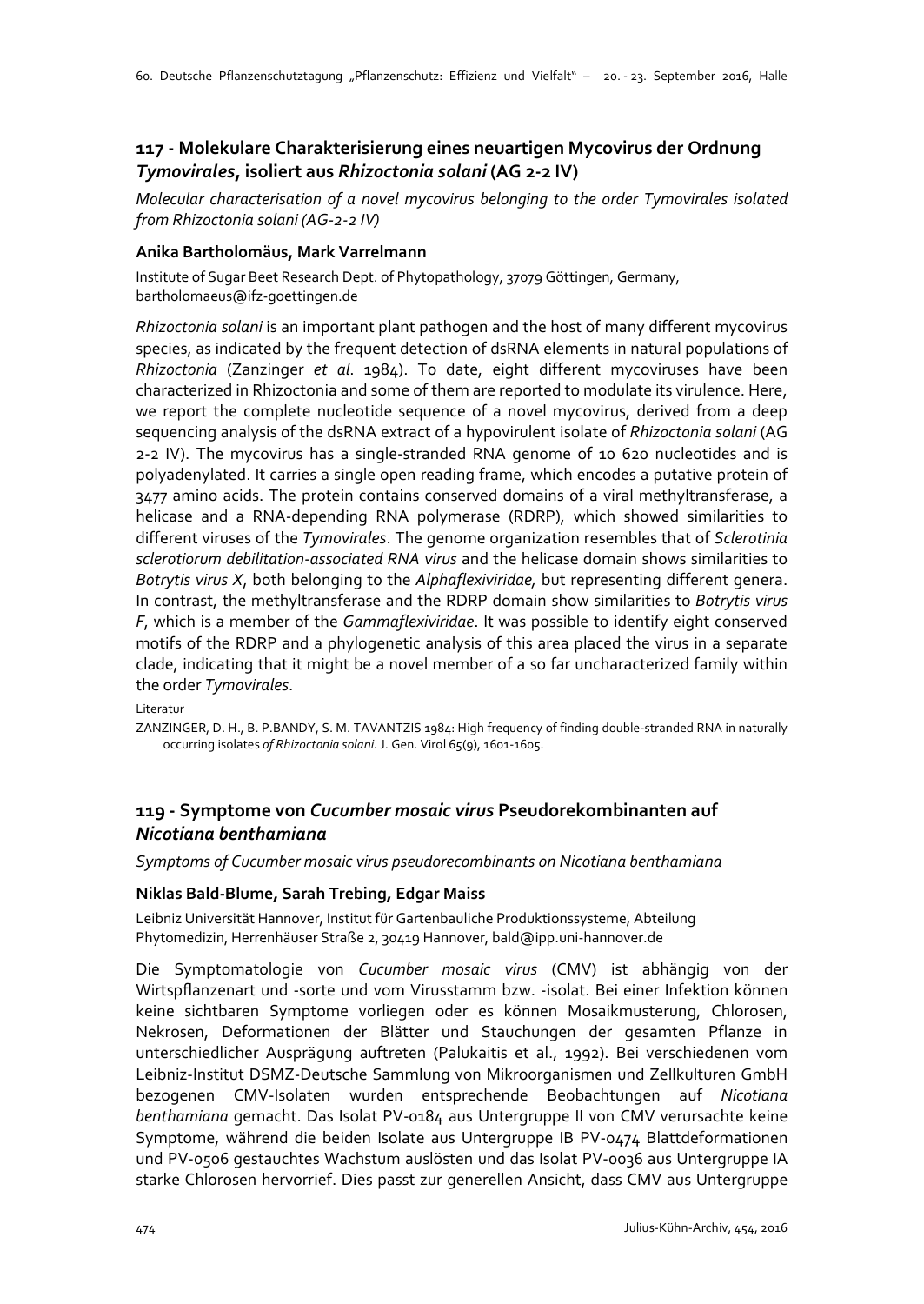II, im Gegensatz zu CMV aus Untergruppe I, meistens keine oder nur schwache Symptome erzeugt (Mochizuki and Ohki, 2012). Von allen vier Isolaten wurden die drei genomischen RNAs 1-3 kloniert und infektiöse Volllängenklone erstellt. Diese generierten die gleichen bzw. keine Symptome wie die entsprechenden Ausgangsisolate. In der Natur kommen Reassortanten und Rekombinanten der RNAs von verschiedenen CMV-Isolaten aus unterschiedlichen Untergruppen vor, was zu veränderter Symptomausprägung führen kann (Chen et al., 2007; Bonnet et al., 2005). Um die Bedeutung der verschiedenen RNAs als Symptomdeterminanten zu untersuchen, wurden Pseudorekombinanten mit jeweils zwei RNAs des symptomlosen Isolats PV-0184 und je einer RNA von den drei anderen Isolaten in allen neun möglichen Kombinationen erstellt und über Agroinfiltration in *N. benthamiana* gebracht. Alle Pseudorekombinanten infizierten erfolgreich die inokulierten Pflanzen. Dies wurde mittels RNA-Extraktion und RT-PCR bestätigt, da einige Pseudorekombinanten keine Symptome verursachten, während andere schwere Symptome hervorriefen. Die Pseudorekombinante aus RNA 1 von PV-0474 und RNA 2 und 3 von PV-0184 löste die gleichen schweren Blattdeformationen aus wie das Originalisolat PV-0474 und sein Volllängenklon, während die anderen beiden Kombinationen dieser Isolate keine oder nur leichte Symptome bewirkten. Die Determinante für die starken Symptome von PV-0474 auf *N. benthamiana* wird folglich auf RNA 1 vermutet. Die drei Pseudorekombinanten aus den Isolaten PV-0506 und PV-0184 verursachten keine oder nur leichte Symptome, während alle drei Pseudorekombinanten von PV-0036 und PV-0184 schwere Chlorosen auslösten. Für das Isolat PV-0036 sind alle drei RNAs Determinanten für die starken Symptome auf *N. benthamiana* und für PV-0506 ließ sich die Determinante bisher nicht näher eingrenzen.

#### Literatur

- BONNET, J., A. FRAILE, S. SACRISTÁN, J. M. MALPICA, F. GARCÍA-ARENAL, 2005: Role of recombination in the evolution of natural populations of *Cucumber mosaic virus*, a tripartite RNA plant virus. Virology **332** (1), 359–368.
- CHEN, Y., J. CHEN, H. ZHANG, X. TANG, Z. DU, 2007: Molecular evidence and sequence analysis of a natural reassortant between *Cucumber mosaic virus* subgroup IA and II strains. Virus genes **35** (2), 405–413.
- MOCHIZUKI, T., S. T. OHKI, 2012: *Cucumber mosaic virus*: viral genes as virulence determinants. Mol. Plant Path. **13** (3), 217–225.
- PALUKAITIS, P., M. J. ROOSSINCK, R. G. DIETZGEN, R. I. B. FRANCKI, 1992: *Cucumber mosaic virus*. In: *Advances in Virus Research.* MARAMOROSCH,K., F.A. MURPHY UND A.J. SHATKIN, San Diego, Academic Press, 281–348 S.

#### **120 - Molecular analyses of** *Tobacco rattle virus* **field strains isolated from potatoes in various parts of Germany**

*Molekulare Analyse von Tabak-Rattle-Virus – Isolaten aus Kartoffeln verschiedener Regionen Deutschlands*

#### $\textsf{Kerstin Lindner}^{\textsf{T}}, \textsf{Inga Hilbrich}^{\textsf{T}}, \textsf{Renate Koenig}^{\textsf{2}}$

1 Julius Kühn Institute, Federal Research Center for Cultivated Plants, Institute for Plant Protection in Field Crops and Grassland, kerstin.lindner@julius-kuehn.de <sup>2</sup> Julius Kühn Institute, Institute for Epidemiology and Pathogen Diagnostic,

*Tobacco rattle virus* (TRV) is the causal agent of the corky ringspot disease ('Eisenfleckigkeit') of potatoes which is widespread in Germany and other European and also North American countries. Its genome consists of two RNA species. RNA1 carries the genetic information for the replication of the virus, for its movement in infected plants and for a silencing suppressor protein. RNA2 contains the viral coat protein and one or several genes necessary for the transmission of the virus by its nematode vector and possibly for additional functions. Epidemiological and molecular studies have now revealed that considerable differences may exist not only between different TRV RNA2s, but also - to a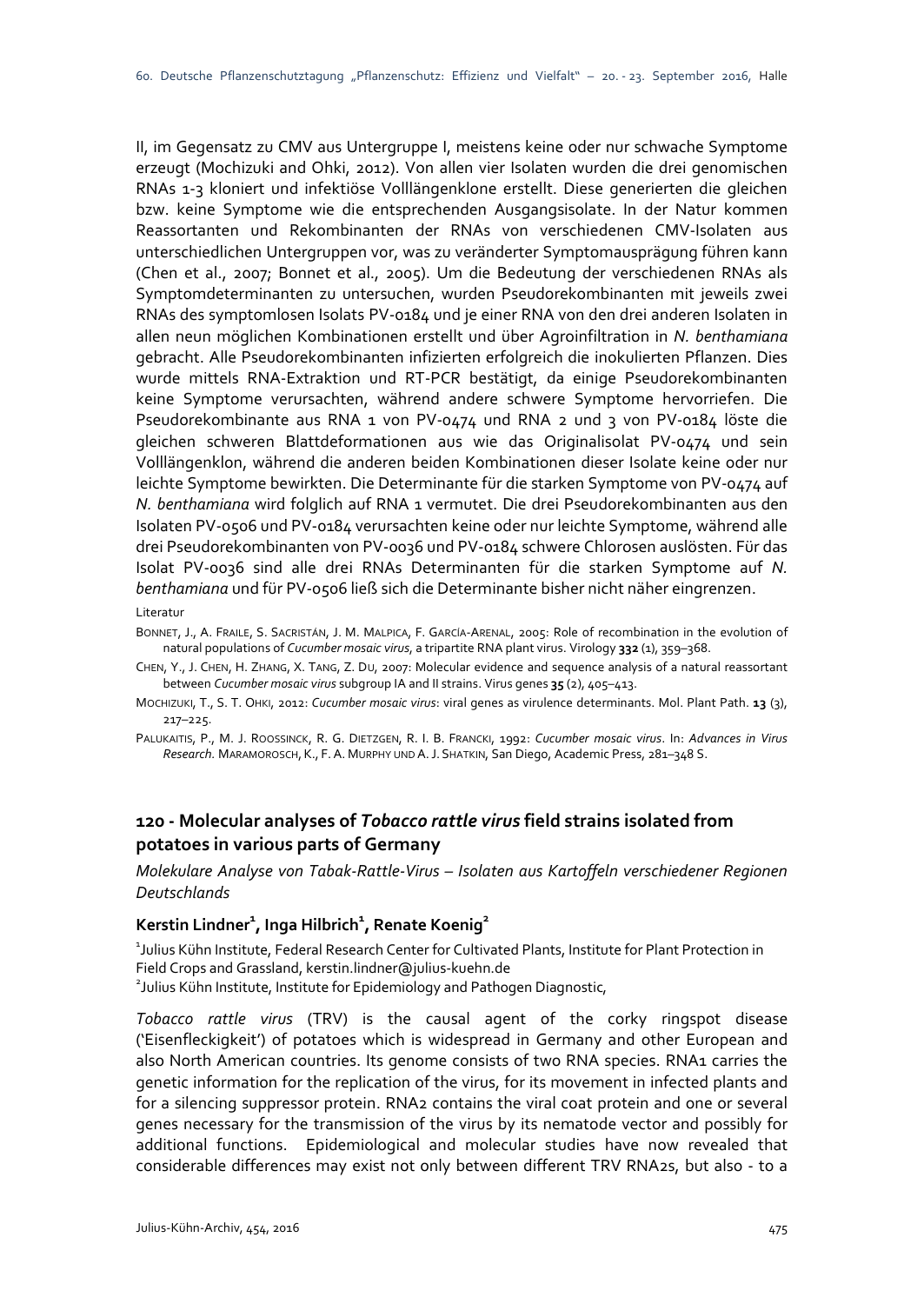somewhat lesser extent, though - between different TRV RNA1s. At least three major groups are recognized for TRV RNA2s and also for TRV RNA1s. In different parts of Germany we find different RNA1/RNA2 pairings. These different RNA1/RNA2 pairings might be the reason for the differences in the resistance behavior of various potato varieties in different parts of the country.

### **122 - Nachweis von** *Raspberry ringspot virus* **(RpRSV) und Potyviren in Edelrosen (Rosa hybrida L.)**

*Detection of Raspberry ringspot virus (RpRSV) and potyviruses in hybrid roses (Rosa hybrida L.)*

#### **Rana Demiral, Susanne von Bargen, Carmen Büttner**

Humboldt-Universität zu Berlin, Albrecht Daniel Thaer-Institut für Agrar- und Gartenbauwissenschaften, Fachgebiet Phytomedizin, Lentzeallee 55/57, 14195 Berlin

Aufgrund des Auftretens von virusverdächtigen Symptomen an Edelrosen (*Rosa hybrida* L, Standort: Insel Mainau), wurden im November 2014 unterschiedliche Rosensorten beprobt, die während der Vegetationsperiode Mosaik und chlorotische Adernbänderungen an Blättern sowie teilweise Wuchsdepressionen aufwiesen. Die Proben wurden sowohl mittels Transelektronenmikroskopie (TEM), Biotest als auch serologischer und molekularer Methoden auf virale Krankheitserreger untersucht. Eine Infektion mit Viren, die üblicherweise mit der "Rose mosaic disease" (RMD) assoziiert werden, darunter *Arabis mosaic virus* (ArMV, Gattung *Nepovirus*), *Apple mosaic virus* (ApMV, *Ilarvirus*) sowie *Prunus necrotic ringspot virus* (PNRSV, *Ilarvirus*) wurde mittels DAS-ELISA ausgeschlossen. Nach mechanischer Inokulation der Rosenhomogenate auf *Chenopodium quinoa* und *Nicotiana benthamiana* entwickelten diese nach wenigen Tagen Ringflecken, Chlorosen, Blattdeformationen und Degenerationserscheinungen. In dem aus symptomatischen Testpflanzen isoliertem Material konnten mittels TEM isometrische Partikel mit einem Durchmesser von 28 nm festgestellt werden. Aufgrund der an den Testpflanzen auftretenden Symptome und der unter dem TEM beobachteten isometrischen Form und Größe der Partikel, wurde eine Infektion der Rosen mit einem Nepovirus vermutet. Daraufhin wurden RT-PCRs zum Nachweis von Nepoviren der Subgruppen A und B durchgeführt. Die Sequenzen von spezifischen PCR-Produkten aus erkrankten Rosen und infizierten Biotestpflanzen ergab erstmalig eine Infektion mit dem *Raspberry ringspot virus* (RpRSV, Nepovirus). Der Nachweis konnte in Rosen der Sorten Escimo, Trier 2000, Alea, Kurfürstin Sophie und Leonardo da Vinci, als auch in Biotestpflanzen durch eine Spezies spezifische RT-PCR durch Amplifikation eines Fragments der viralen RNA2 des RpRSV bestätigt werden (von Bargen *et al*., 2015). Zudem ergaben sich Hinweise auf eine (Misch- )Infektion einzelner Rosen mit Potyviren durch einen gattungspezifischen ACP-ELISA (DSMZ RT-0-0573/1). Die Infektion der Rosen mit einem Potyvirus sowie die Identifikation des Erregers muss durch PCR und anschließende Sequenzierung validiert werden, da im TEM keine flexiblen Partikel darstellbar waren.

Literatur

VON BARGEN S, DEMIRAL R, BÜTTNER C, 2015: First detection of *Raspberry ringspot virus* in mosaic diseased hybrid roses in Germany. New Disease Reports (2015) **32**, 18. http://dx.doi.org/10.5197/j.2044-0588.2015.032.018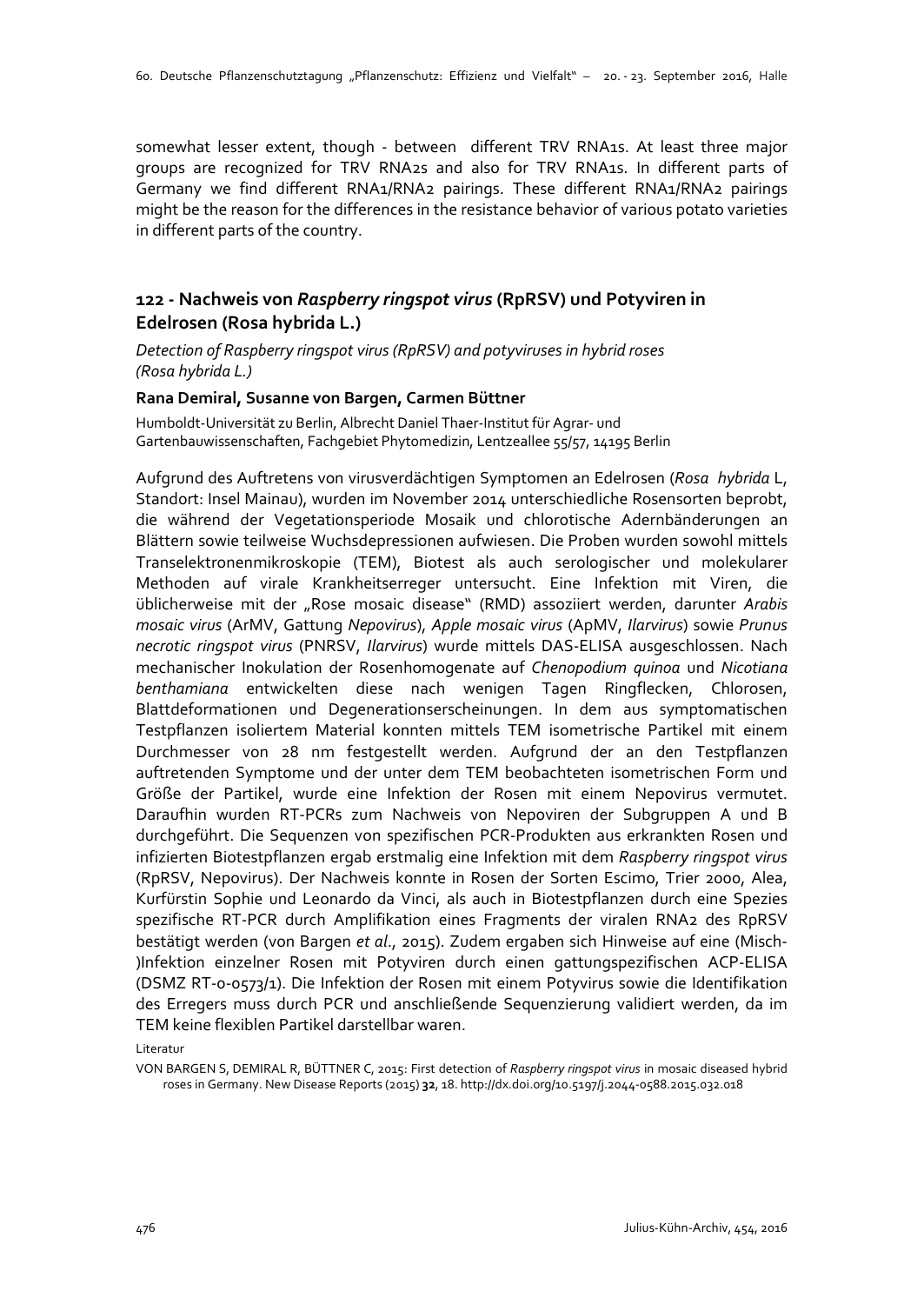### **122a - Infektion von Rosen mit Viren unter besonderer Berücksichtigung des**  *Rose rosette virus* **und von Ilarviren**

*Infection of roses with plant viruses with special regard to Rose rosette virus and ilarviruses*

#### **Janine Stummer, Susanne von Bargen, Carmen Büttner**

Humboldt-Universität zu Berlin, Lebenswissenschaftliche Fakultät, Albrecht Daniel Thaer-Institut für Agrar- und Gartenbauwissenschaften, Fachgebiet Phytomedizin; Lentzeallee 55/57, D-14195 Berlin, phytomedizin@agrar.hu-berlin.de

Virus-verdächtige Symptome wie Scheckungen, chlorotische Ringflecken und Linienmuster, teilweise in Verbindung mit Wuchsstauchungen und Absterbeerscheinungen werden seit einigen Jahren in den Rosenbständen einer Sorten-Sammlung beobachtet. Als Verursacher kommt eine Vielzahl an Pflanzenviren in Betracht, die Rosen infizieren können. Verschiedene Ilarviren (*Apple mosaic virus, Blackberry chlorotic ringspot virus, Prununs necrotic ringspot virus Tobacco streak virus*) sowie Nepoviren (*Arabis mosaic virus, Strawberry latent ringspot virus, Tobacco ringspot virus, Tomato ringspot virus*) sind in der Regel als Viruskomplex in unterschiedlichen Kombinationen in Rosen am Weitesten verbreitet (Milleza et al. 2013). In Deutschland wurde zudem kürzlich das Raspberry ringspot nepovirus (RpRSV) in Rosen der Insel Mainau nachgewiesen (von Bargen et al. 2015). Darüber hinaus wurden weitere Viren in Rosen beschrieben, darunter das in den Vereinigten Staaten weit verbreitete *Rose rosette virus* (RRV, Gattung *Emaravirus*), welches dort beträchtliche Ertragseinbußen in allen Bereichen der Rosenkultivierung verursacht (Babu et al. 2016).

Blattproben von verschiedenen Sorten, darunter Teehybriden, Kletterrosen, Foribunda bzw. Polyantharosen mit genannten Symptomen wurden auf eine Virus-Infektion mittels DAS-ELISA bzw. RT-PCR-Verfahren unter Verwendung gattungsspezifischer Oligonukleotide in Verbindung mit Sequenzierung der PCR-Produkte untersucht. Bei der Untersuchung von 8 Rosenproben verschiedener Sorten mit Virus-verdächtigen Blattsymptomen konnte eine Infektion mit RRV sowohl durch den Einsatz gattungsspezifischer (Elbeaino et al. 2013) als auch durch RRV-spezifische Oligonukleotide (Laney et al. 2011) zum Nachweis der viralen RNA1 mittels RT-PCR ausgeschlossen werden. Weitere Ergebnisse dieser Studie zur Detektion von Ilarviren werden vorgestellt und diskutiert.

Literatur

- Babu, B., A. jeyaprakash, D. Jones, T. S. Schubert, C. Baker, B. K. Washburn, S. H. Miller, K. Poduch, G. W. Knox, F. M. Ochoa-Corona, M. L. Paret, 2016: Development of a rapid, sensitive TaqMan real-time RT-PCR assay for the detection of Rose rosette virus using multiple gene targets. J. Virol. Meth. 235, 41-50.
- von Bargen S., R. Demiral, C. Büttner, 2015: First detection of Raspberry ringspot virus in mosaic diseased hybrid roses in Germany. New Disease Reports 32, 18.
- Elbeaino, T., A. Whitfield, M. Sharma, M. Digiaro, 2013: Emaravirus-specific degenerate PCR primers allowed the identification of partial RNA-dependent RNA polymerase sequences of Maize red stripe virus and Pigeonpea sterility mosaic virus. J. Virol. Meth. 188, 37-40.

Laney, A. G., K. E. Keller, R. R. Martin, I. E. Tzanetakis, 2011: A discovery 70 years in the making: characterization of the Rose rosette virus. J Gen Virol. 92, 1727-1732.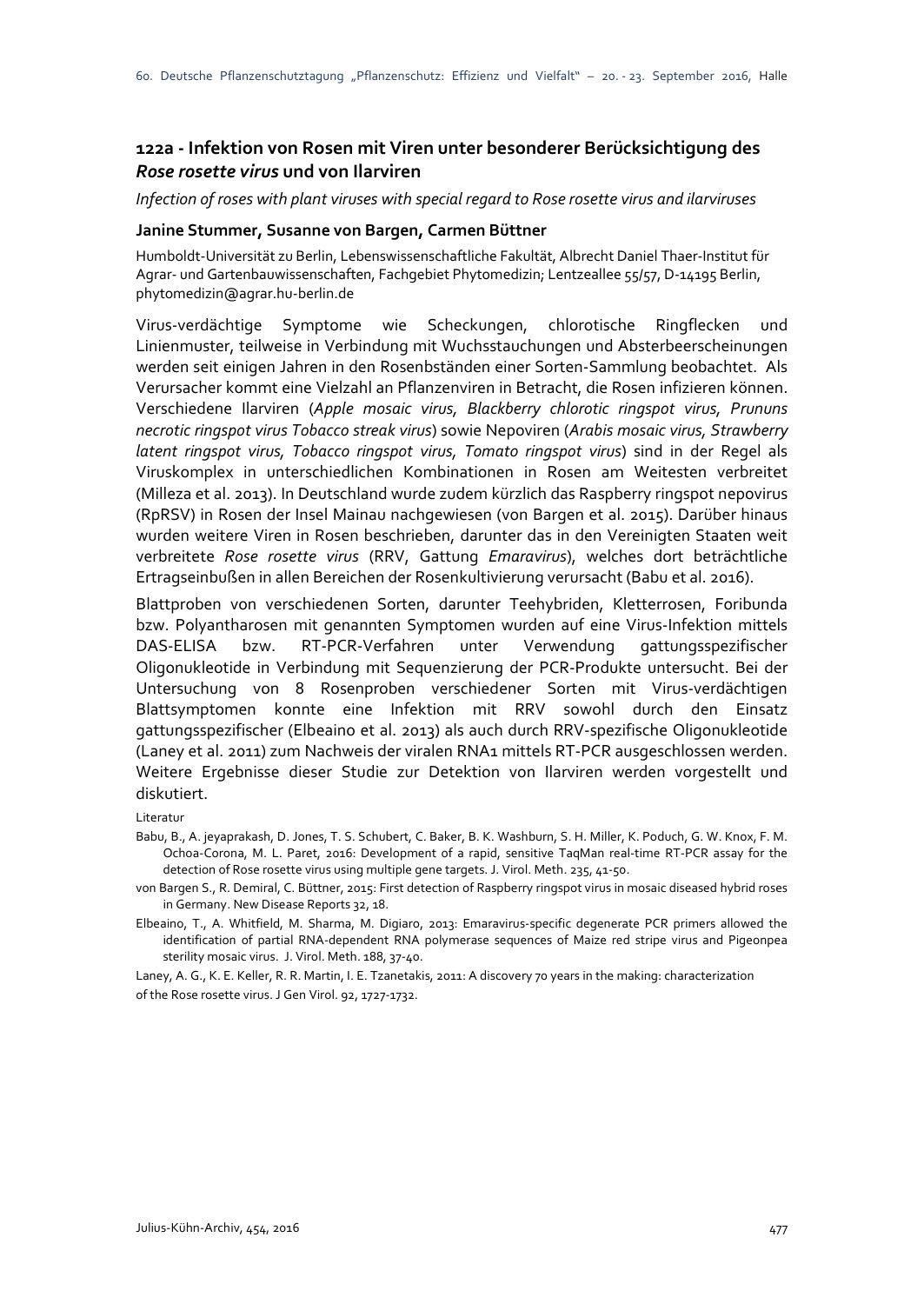### **122b - Viruserkrankungen an Birken im urbanen Bereich - eine Studie im Berliner Bezirk Steglitz-Zehlendorf**

*Viral diseases in birch in urban areas – a study in Berlin Steglitz-Zehlendorf*

#### Janna Gröhner<sup>1</sup>, Andrea Martinez-Oliver<sup>1</sup>, Maria Landgraf<sup>1</sup>, Juliane Langer<sup>1</sup>, Martina  $\mathsf{B}$ andte $^1$ , Susanne von Bargen $^1$ , Martin Schreiner $^2$ , Barbara Jäckel $^2$ , Carmen Büttner $^1$

<sup>1</sup> Humboldt-Universität zu Berlin, Lebenswissenschaftliche Fakultät, Fachgebiet Phytomedizin, Lentzeallee 55-57, 14195 Berlin

2 Pflanzenschutzamt Berlin, Mohriner Allee 137, 12347 Berlin, phytomedizin@agrar.hu-berlin.de

In 2016 wurden an erkrankten Straßenbäumen der Gattung *Betula* im Berliner Bezirk Steglitz-Zehlendorf Untersuchungen zu Viruserkrankungen an ausgewählten Einzelbäumen durchgeführt – in Ergänzung an die Studie von 2015 -. Die Auswahl der Bäume und die entsprechende Probennahme erfolgten anhand virusverdächtiger Symptome auf Blättern und nach Bonitur des Gesamthabitus des Baumes, wie sie für Viruserkrankungen an Laubgehölzen bekannt sind. *Cherry leaf roll virus* (CLRV) und *Apple mosaic virus* (ApMV) sind die bisher bekanntesten Viren in *Betula*. Im Rahmen dieser Studie sollte aufgeklärt werden, ob bisher bekannte Viren in den erkrankten und absterbenden Bäumen nachzuweisen sind oder ob Infektionen mit neuen, bisher nicht beschriebenen Viren vorliegen könnten. Straßenbäume sind je nach Standort einem extremen abiotischen Stress durch beispielsweise Wasser- und/oder Nährstoffmangel bzw. Emissionen ausgesetzt sowie interagierenden biotischen Stressfaktoren wie Pilzen, Bakterien, Insekten, Milben und Nematoden. Es wurden Birken verschiedener Altersstufen und Herkunft anhand der Daten im Baumkataster (gemäß § 2 Abs. 2 Nr. 3 Berliner Straßengesetz (BerlStrG)) in die Untersuchung einbezogen. Die Ergebnisse aus den Laboruntersuchungen mittels molekularbiologischer Methoden (RNA Extraktion, RT-PCR) werden vorgestellt und Konzepte für ein Managementprogramm wie mit infizierten Bäumen umzugehen ist, diskutiert.

Literatur

- Bandte M., A.K. Schuster, S. von Bargen, C. Büttner, 2011: Viren an *Betula pendula* (Roth.) Analyse des Artenspektrums der Ordnung Hemiptera und Nachweis von *Cherry leaf roll virus* (CLRV) in potentiellen Vektoren. In: Dujesiefken, D. (Ed.), Jahrbuch der Baumpflege, Haymarket Media, Braunschweig.
- von Bargen S., J. Langer, J. Robel, A. Rumbou , C. Büttner 2012: Complete nucleotide sequence of *Cherry leaf roll virus* (CLRV), a subgroup C nepovirus. Virus Research 163, 678-683.
- Büttner C., S. von Bargen, M. Bandte, H.-P. Mühlbach, 2013: Forest diseases caused by viruses. Chap. 3 In: Infectious forest diseases. Gonthier P., Nicolotti G. (eds), CABI, pp. 50-75.
- Büttner C., S. von Bargen, M. Bandte, A. Myrta, 2011: *Cherry leaf roll virus*. In: Virus and Virus-like Diseases of Pome and Stone Fruits. (Hadidi, A., Barba, M., Candresse, T., Jelkmann, W.) APS PRESS, St. Paul, USA.
- Eisold A-M., M. Bandte, J. Langer, M. Rott, C. Büttner, 2014: Phytopathogene Viren im Urbanen Grün. In: Dujesiefken, D. (Ed.), Jahrbuch der Baumpflege, Haymarket Media, Braunschweig, 217-227.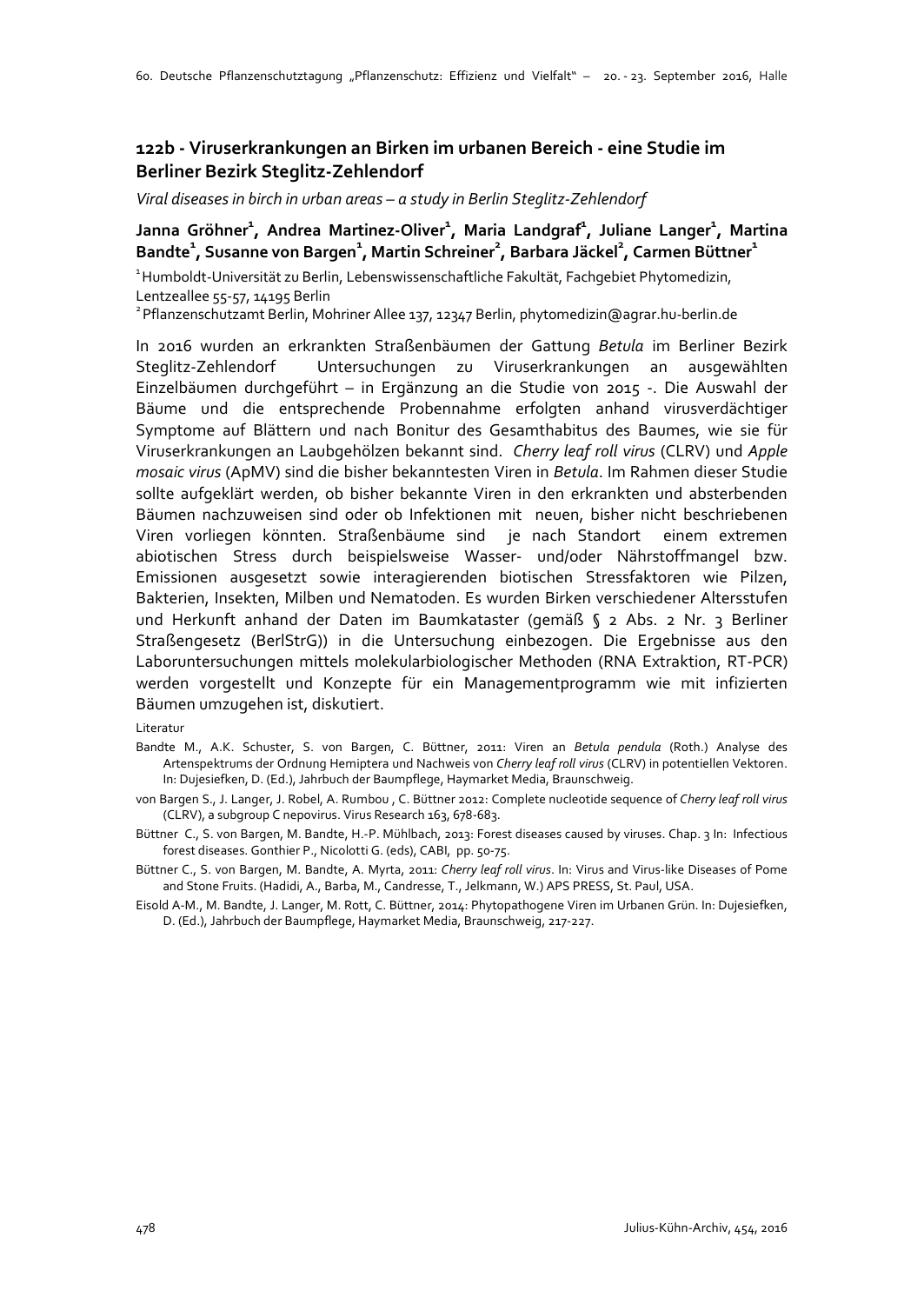### **123 - Auftreten des** *Elm mottle virus* **(EMoV) und eines putativen Carlavirus in der Gattung** *Ulmus* **Norddeutscher Standorte**

*Occurence of Elm mottle virus (EMoV) and a putative Carlavirus in the genus Ulmus in northern Germany*

#### **Isabelle Jurke, Susanne von Bargen, Anne-Mareen Eisold, Artemis Rumbou, Markus Rott, Carmen Büttner**

Humboldt-Universität zu Berlin, Lebenswissenschaftliche Fakultät, Albrecht Daniel Thaer-Institut für Agrar- und Gartenbauwissenschaften, Fachgebiet Phytomedizin; Lentzeallee 55/57, 14195 Berlin, phytomedizin@agrar.hu-berlin.de

Im norddeutschen Raum wurden Ulmen mit virusverdächtigen Symptomen, wie Scheckungen, chlorotischen Ringflecken, Linienmustern, Nekrosen und Mosaik bonitiert und symptomtragendes Blattmaterial molekularbiologisch analysiert. Einige dieser Ulmen wiesen eine Infektion mit dem *Elm mottle virus* (EMoV) auf. Es handelt sich hierbei um ein ssRNA(+) Virus mit isometrischer Partikelmorphologie aus der Gattung *Ilarvirus* (BUJARSKI *et al.* 2012) und konnte bereits in unterschiedlichen Ulmenarten nachgewiesen werden (BÜTTNER *et al*. 2013). Zum Nachweis des EMoV wurden sowohl RNA1- bzw. RNA2 basierte Primerpaare eingesetzt als auch spezifische Primer für die RNA3 synthetisiert, welche das Transportprotein und das virale Hüllprotein kodiert. Des Weiteren wurden die 3´-terminalen Bereiche des tripartiten EMoV-Genoms vervollständigt. In symptomtragenden Ulmen wurden zudem experimentell filamentöse Viruspartikel nachgewiesen, was auf eine Infektion mit einem weiteren Virus hinweist (EISOLD *et al.* 2014). Erste Daten aus einer Hochdurchsatzsequenzierung von Gesamt-RNA Präparationen lassen vermuten, dass es sich um ein putatives Carlavirus handelt (RUMBOU *et al.* 2015). Zur Detektion dieses neuartigen Virus´ wurden ebenfalls Primer entwickelt. Alle Proben wurden mit Hilfe einer internen RT-PCR Kontrolle zum Nachweis des konstitutiv exprimierten Transkripts des pflanzlichen nad5-Gens (MENZEL *et al.* 2002) überprüft, um falsch negative Ergebnisse auszuschließen. Um erste Hinweise auf Vorkommen und Verbreitung der viralen Erreger in Ulmen zu erhalten und Korrelationen mit dem Auftreten der Symptome herzustellen, wurden neben Ulmen mit den oben genannten virusverdächtigen Symptomen auch solche ohne sichtbare Merkmale untersucht. Ergebnisse zum Auftreten, der Verbreitung der Erreger und Assoziation des EMoV bzw. des neuartigen Carlavirus mit den bonitierten virusverdächtigen Symptomen an den Ulmen werden präsentiert und bewertet.

Literatur

- BUJARSKI, J., FIGLEROWICZ, M., GALLITELLI, D., ROOSSINCK, M.J. AND SCOTT, S.W. 2012: Family Bromoviridae. In: Virus Taxonomy:
- Ninth Report of the International Committee on Taxonomy of Viruses (King, A.M.Q., Adams, M.J., Carstens E.B., Lefkowitz, E.J., eds.). Elsevier Academic Press, Amsterdam, 965-976.
- BÜTTNER, C., VON BARGEN S., BANDTE, M., MÜHLBACH, H-P. 2013: Forest diseases caused by viruses. In: Infectious forest diseases.

Gonthier P., Nicolotti G. (eds), CABI, 50-75.

EISOLD, A.-M., ROTT, M., VON BARGEN, S., BANDTE, M., BÜTTNER,C., 2014: Ringfleckigkeit an Flatterulme - Untersuchung assoziierter

Pathogene. Julius-Kühn-Archiv 447, 167.

MENZEL W, JELKMANN W, MAISS E, 2002: Detection of four apple viruses by multiplex RT-PCR assays with coamplification of plant mRNA as

internal control. Journal of Virological Methods **99**, 81-92.

RUMBOU A, VON BARGEN S, BÜTTNER C 2015: Virus discovery using NGS in trees from urban/forest ecosystems. 1st conference of the COST

action FA1407 DIVAS, 16-18.11.in Ljubljana, Slowenien.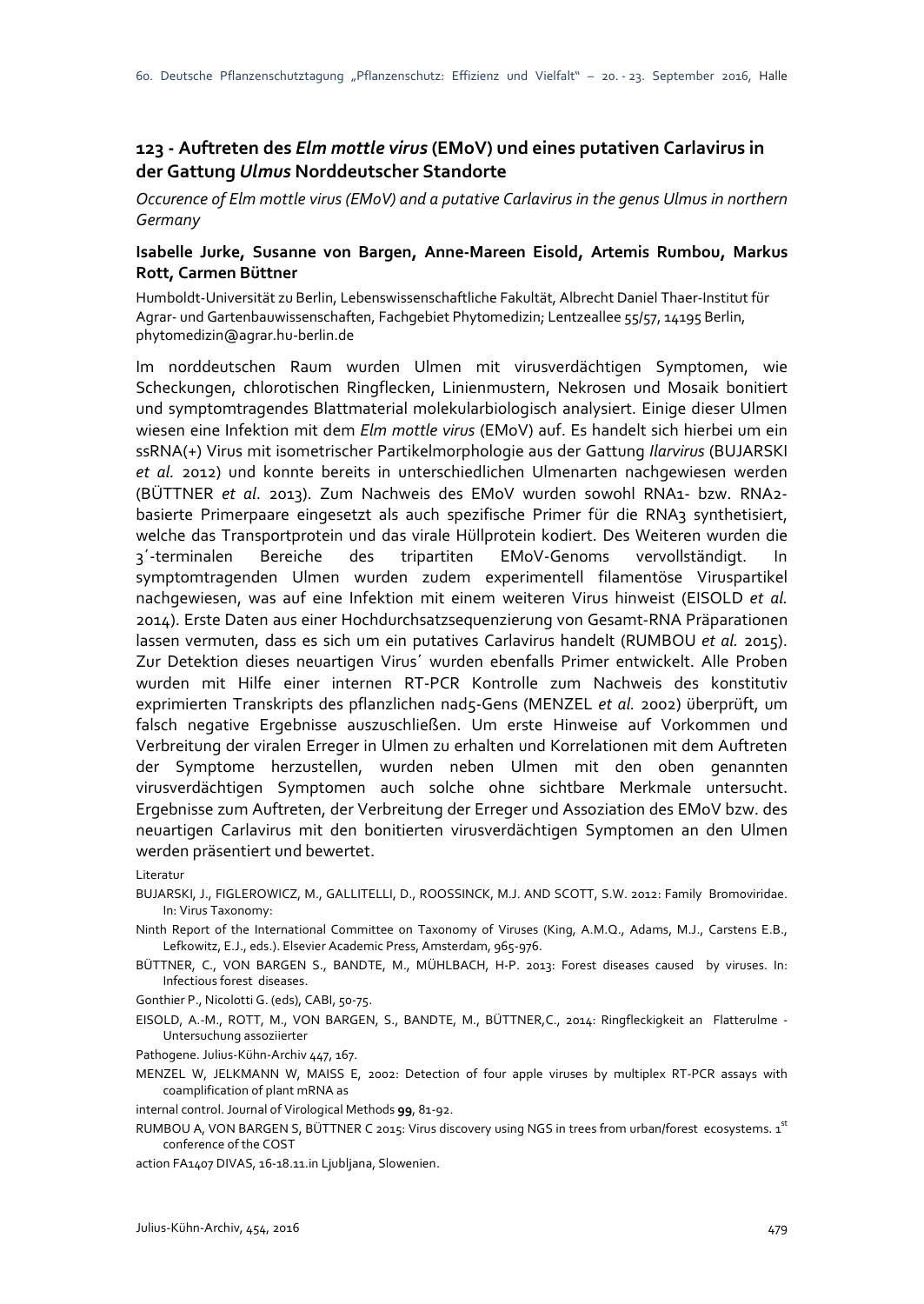### **125 - Studien zur Interaktion des p3 und p4 Proteins des** *European mountain ash ringspot-associated virus* **(EMARaV)**

*Interaction study of the p3 and p4 proteins of the European mountain ash ringspot-associated virus (EMARaV)*

#### **Thomas Gaskin<sup>1</sup> , Jenny Roßbach<sup>1</sup> , Susanne von Bargen<sup>1</sup> , Hans-Peter Mühlbach<sup>2</sup> , Carmen Büttner1**

1 Humboldt-Universität zu Berlin, Lebenswissenschaftliche Fakultät, Albrecht Daniel Thaer-Institut für Agrar- und Gartenbauwissenschaften, Fachgebiet Phytomedizin; Lentzeallee 55/57, 14195 Berlin. phytomedizin@agrar.hu-berlin.de

2 Universität Hamburg, Biozentrum Klein Flottbek; Ohnhorststr. 18, 22609 Hamburg

Das *European mountain ash ringspot-associated virus* (EMARaV) gehört zur Gattung *Emaravirus* und besitzt 4 Negativ-orientierte, einzelsträngige RNA-Genomsegmente, die für jeweils 1 Protein (p1 – p4) kodieren (Mielke und Mühlbach 2007). EMARaV ist in Ebereschen (*Sorbus aucuparia* L.) Nord- und Mitteleuropas weitverbreitet (Büttner et al., 2013, Roßbach et al., 2015).

Die Funktion der RNA1-, RNA2- und RNA3-kodierten Proteine (p1 – p3) konnte mit Hilfe von Sequenzabgleichen zugeordnet werden. Das RNA4-kodierte p4-Protein zeigt keine Homologien zu bisher bekannten Proteinen (Mielke und Mühlbach 2007). Es wird vermutet, dass es sich bei diesem Protein um ein Transportprotein handelt. Transportproteine ermöglichen eine systematische Ausbreitung des Virus in der Wirtspflanze und sind für eine erfolgreiche Infektion essentiell (Seron und Haenni, 1996). Für Transportproteine verschiedener Tospoviren wurden Protein-Protein-Interaktionen mit sich selbst sowie mit dem Nucleocapsidprotein gezeigt (Leastro et al., 2015). Auch für EMARaV wird die Ausbildung von tubulären Strukturen vermutet. Die damit einhergehende Multimerisierung des p4-Proteins sowie die Interaktion mit dem Nucleocapsidprotein (p3) von EMARaV soll mit Hilfe des Hefe-Zwei-Hybrid-Systems untersucht werden. Dazu wurden die EMARaV-Proteine p3 und p4 in die Hefe-Vektoren pAS2 und pACT2 kloniert, *Saccharomyces cerevisiae* mit den Konstrukten transformiert und bezüglich einer Protein-Protein-Interaktion analysiert. Erste Ergebnisse werden vorgestellt und diskutiert.

#### Literatur

Büttner, C., V B, S., Bandte, M., Mühlbach, H-P.: Forest diseases caused by viruses. In: Infectious forest diseases. Gonthier, P. und G. Nicolotti, Oxfordshire, CABI, 50-75 S.

Leastro, M. O., V. Pallás, R. O. Resende, J. A. Sánchez-Navarrio, 2015: The movement proteins (NSm) of distinct tospoviruses peripherally associated with cellular membranes and interact with homologous and heterologous NSm and nucleocapsid proteins. Virology 478, 39-49.

Mielke, N., H-P. Mühlbach, 2007: A novel, multipartite, negative-strand RNA virus is associated with the ringspot disease of European mountain ash (Sorbus aucuparia L.). J. Gen. Virol. 88, 1337-1346.

Seron K., A. L. Haenni, 1996: Vascular movement of plant viruses. Mol. Plant. Microbe. Interact. 9, 435-442.

Roßbach J., H-L. Dieckmann, T. Büttner, H-P. Mühlbach, S. von Bargen, C. Büttner, 2015: Genetic variability and phylogeny of European mountain ash ringspot-associated virus RNA3 and RNA4. Forests, 6, 4072-4087.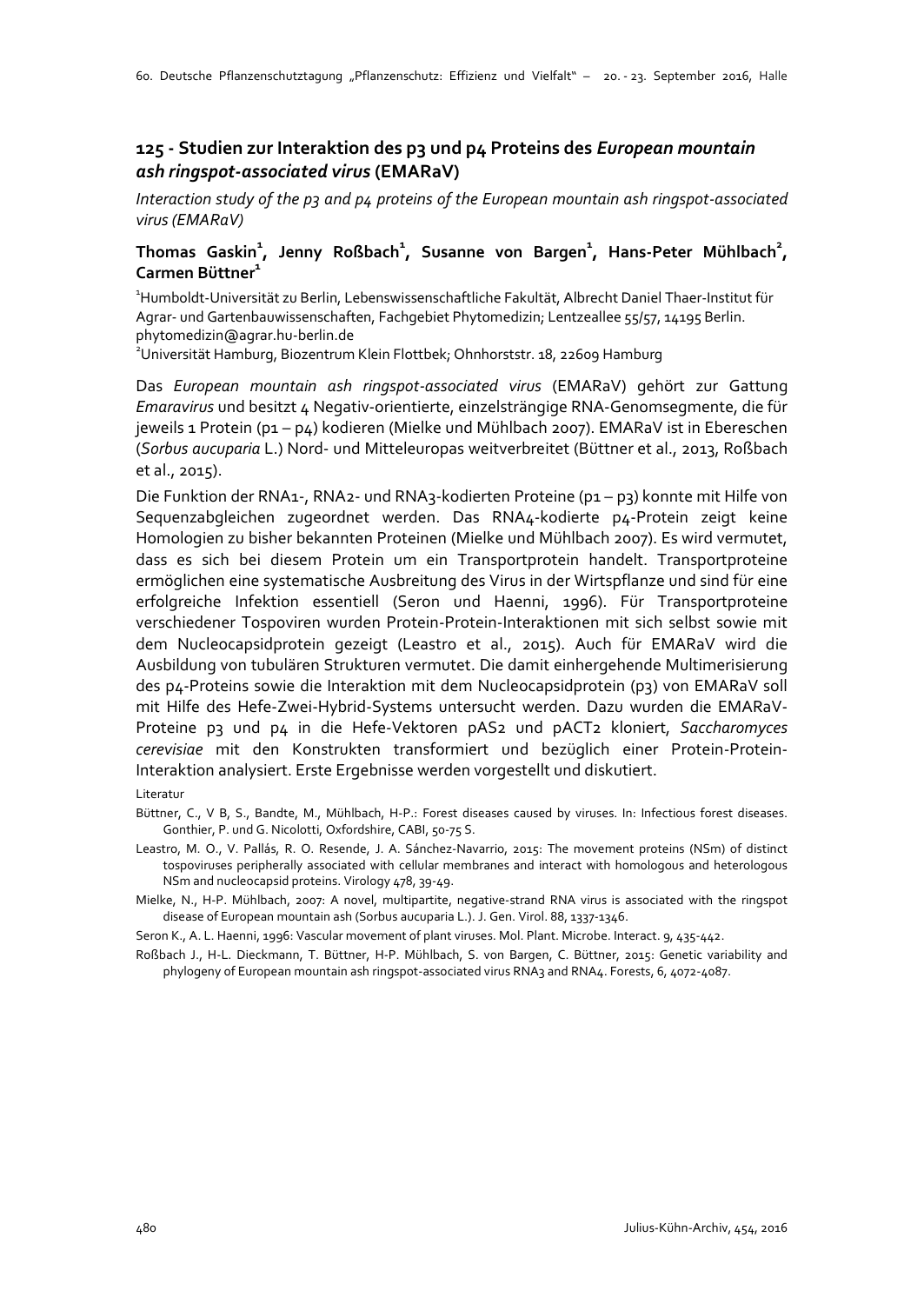### **125a - Eine erste Studie zum Einsatz einer elektrolytischen Wasserdesinfektion zur Behandlung von Nährlösung in einem Gewächshausbetrieb**

*A first study on the application of an electrolytic water disinfection of nutrient solution in a greenhouse production site*

#### Stellan Zytur<sup>1</sup>, Martina Bandte<sup>1</sup>, Hans-Marlon Rodriguez<sup>1, 2</sup>, Yuan Gao<sup>3</sup>, Susanne von  $\mathsf{Bargen}^1$ , Uwe Schmidt $^4$ , Carmen Büttner $^1$

1 Humboldt-Universität zu Berlin, Fachgebiet Phytomedizin; Lentzeallee 55/57, 14195 Berlin, phytomedizin@agrar.hu-berlin.de

2 Francisco de Paula Santander University, Agricultural Sciences Faculty, San José de Cúcuta, Kolumbien 3 newtec Umwelttechnik GmbH; Am Borsigturm 62, 13507 Berlin

4 Humboldt-Universität zu Berlin, Fachgebiet Biosystemtechnik; Albrecht-Thaer-Weg 3, 14195 Berlin

Die Wiederverwendung von Wasser und Nährlösung hat einen hohen ökologischen und ökonomischen Stellenwert im Gartenbau. Begrenzt wird diese Wiederverwendung durch die potentielle Übertragung und Verbreitung von Pflanzenkrankheitserregern. So steigt das Risiko einer Infektion mit bodenbürtigen bzw. die Wurzel infizierenden Erregern bei der Rückführung von Beregnungswasser und Nährlösung (Moorman et al., 2014). Zur Desinfektion dieses Wassers stehen verschiedene physikalische und chemische Verfahren zur Verfügung. Mit Ausnahme einer sehr energieaufwändigen thermischen Behandlung vermag keines der Verfahren, die verschiedenen Erregergruppen - Pilze, Bakterien und Viren - zu inaktivieren.

Wir haben ein neues sensorgestütztes Desinfektionssystem auf seine Eignung zur Inaktivierung pflanzenpathogener Viren (Bandte et al., 2016) und Pilze in rezirkulierender Nährlösung im Gewächshausanbau von Tomaten und Zierpflanzen geprüft. Das Verfahren basiert auf einer kompakten Anlage zur elektrolytischen Vor-Ort-Produktion eines chlorhaltigen Desinfektionsmittels, welches aus Kaliumchlorid (KCl) und Wasser generiert wird. Die produzierte Desinfektionslösung enthält dabei maximal 0,8 % Kaliumhypochlorit (KClO) bzw. freies Chlor in einer Konzentration bis 8000 mg/l. KClO liegt in wässriger Lösung bei pH Werten unter 7 als hypochlorige Säure (HClO) mit hoher Desinfektionsleistung; das bei höherem pH-Wert vorliegende Hypochlorit (ClO−) hat eine geringere Desinfektionsleistung. In dem üblicherweise schwach-sauren Gießwasser ist daher eine Desinfektionsleistung von etwa 80-100% zu erwarten. Die Behandlung der Nährlösung bzw. des Gießwassers erfolgt durch eine sensorgesteuerte, stoßweise Dosierung des elektrolytisch erzeugten Desinfektionsmittels. Die dabei eingesetzte Goldringelektrode mit potentiostatischer Zweistabmesskette zur Messung des freien Chlors gewährleistet eine sehr hohe Dosiersicherheit.

Erste Erfahrungen mit dem Desinfektionssystem werden vorgestellt. Dabei kommt der Handhabbarkeit des Verfahrens im Praxisbetrieb sowie dem Auftreten von Pflanzenkrankheiten und ggf. verfahrensbedingten Pflanzenschäden eine besondere Bedeutung zu.

Literatur

Bandte M, Rodriguez MH, Schuch I, Schmidt U, Büttner C, 2016: Plant viruses in irrigation water: reduced dispersal of viruses using sensor-based disinfection. Irrig Sci 34(3), 221-229.

Moorman GW, Gevens AJ, Granke LL, Hausbeck MK, Hendricks K, Roberts PD, Pettitt TR, 2014: Sources and distribution systems of irrigation water and their potential risks for crop health. In: Biology, detection and management of plant pathogens in irrigation water (eds. Hong C, Moorman GW, Wohanka W, Büttner C), APS Press, Minnesota, USA, 3-12.